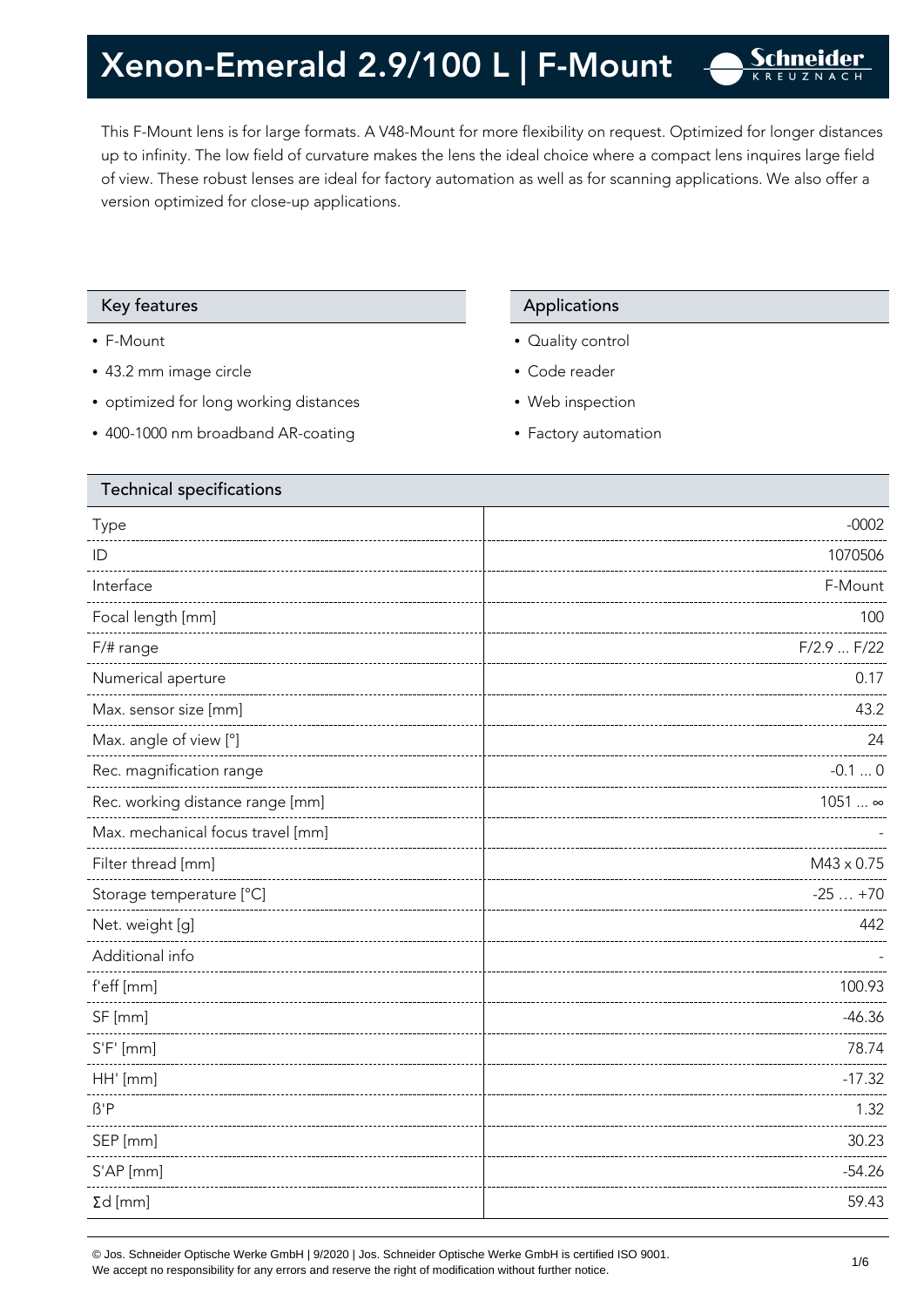

# MTF charts

| Spectrum name    |     |     |     |     |     |     |
|------------------|-----|-----|-----|-----|-----|-----|
| Wavelengths [nm] | 425 | 475 | 525 | 575 | 625 | 675 |
| Rel. weights [%] |     | 16  |     |     |     |     |













--- 80 LP/mm, tangenti



### --- 20 LP/mm, tangential

--- 40 LP/mm, tangential

© Jos. Schneider Optische Werke GmbH | 9/2020 | Jos. Schneider Optische Werke GmbH is certified ISO 9001. We accept no responsibility for any errors and reserve the right of modification without further notice.<br>We accept no responsibility for any errors and reserve the right of modification without further notice.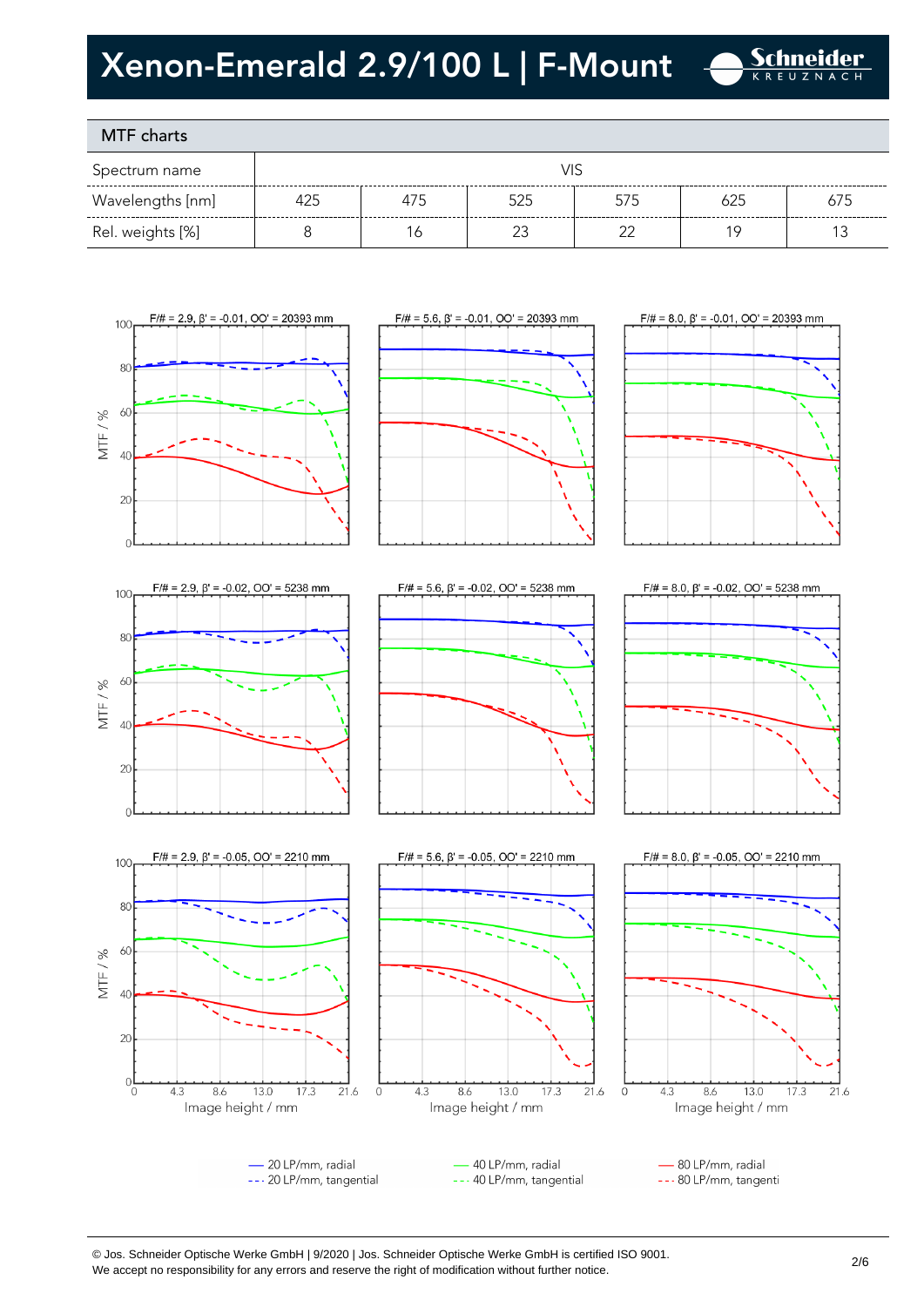

### Rel. illumination vs. image height



| - - - | $F/\ddot{\pi} = 2.9$ , $\beta = -0.01$   |  |
|-------|------------------------------------------|--|
|       | $- -$ F/# = 5.6, $\beta$ = -0.01         |  |
| - - - | $F/\ddot{=} = 8.0, \ \beta = -0.01$      |  |
|       | $\rightarrow$ F/# = 2.9, $\beta$ = -0.02 |  |
|       | $\rightarrow$ F/# = 5.6, $\beta$ = -0.02 |  |
|       | $\rightarrow$ F/# = 8.0, $\beta$ = -0.02 |  |
|       | F/# = 2.9, $\beta$ = -0.05               |  |
|       | $F/\ddot{=} = 5.6$ , $\beta = -0.05$     |  |
|       | $F/\ddot{=} = 8.0, \ \beta = -0.05$      |  |

#### Distortion vs. image height



#### Transmittance vs. wavelength



© Jos. Schneider Optische Werke GmbH | 9/2020 | Jos. Schneider Optische Werke GmbH is certified ISO 9001.  $\degree$  Jos. Scrifielder Optiscrie werke Grillom | 9/2020 | Jos. Scrifielder Optiscrie werke Grillom is certified iSO 9001.<br>We accept no responsibility for any errors and reserve the right of modification without further noti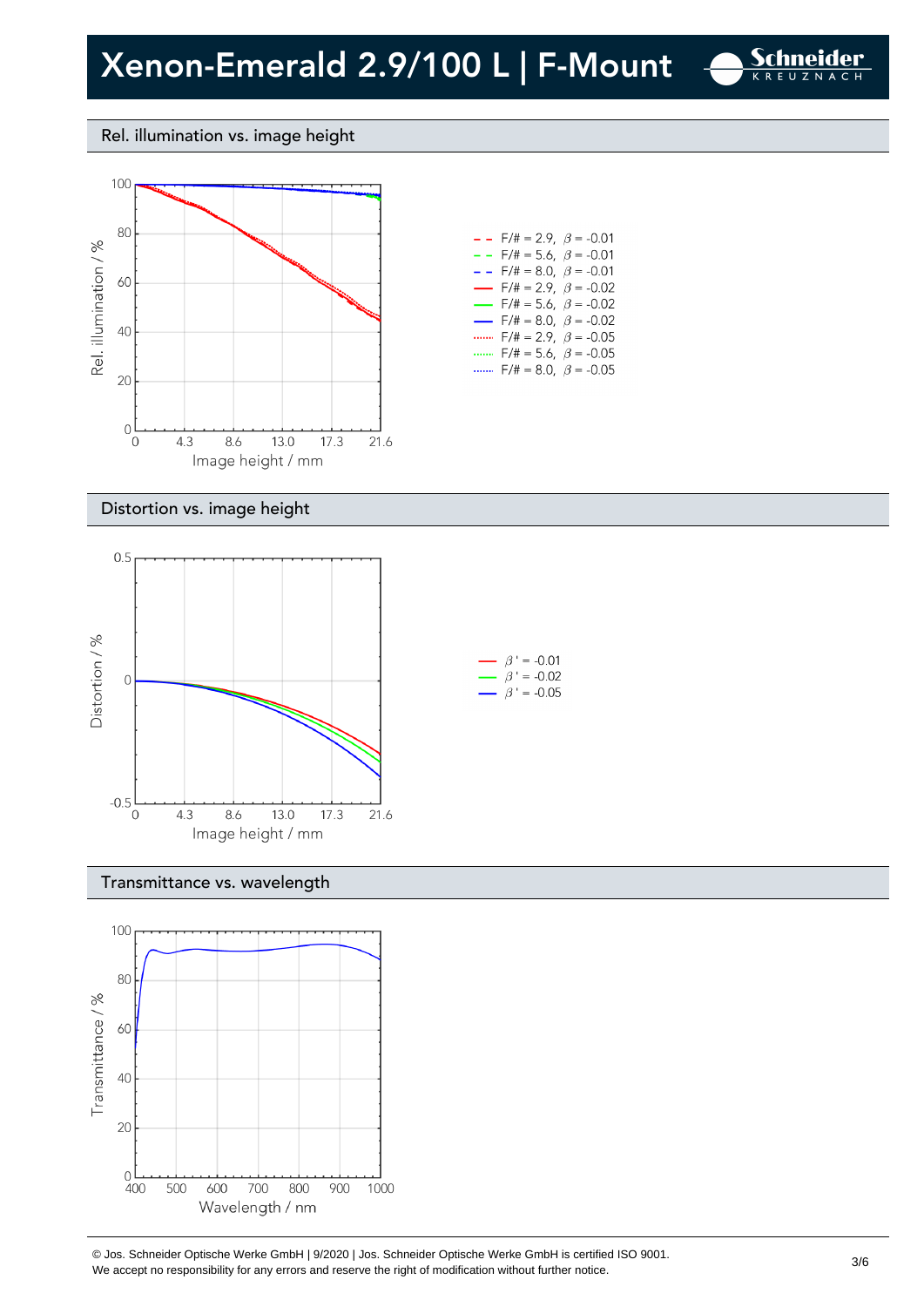

## Technical drawings



standard